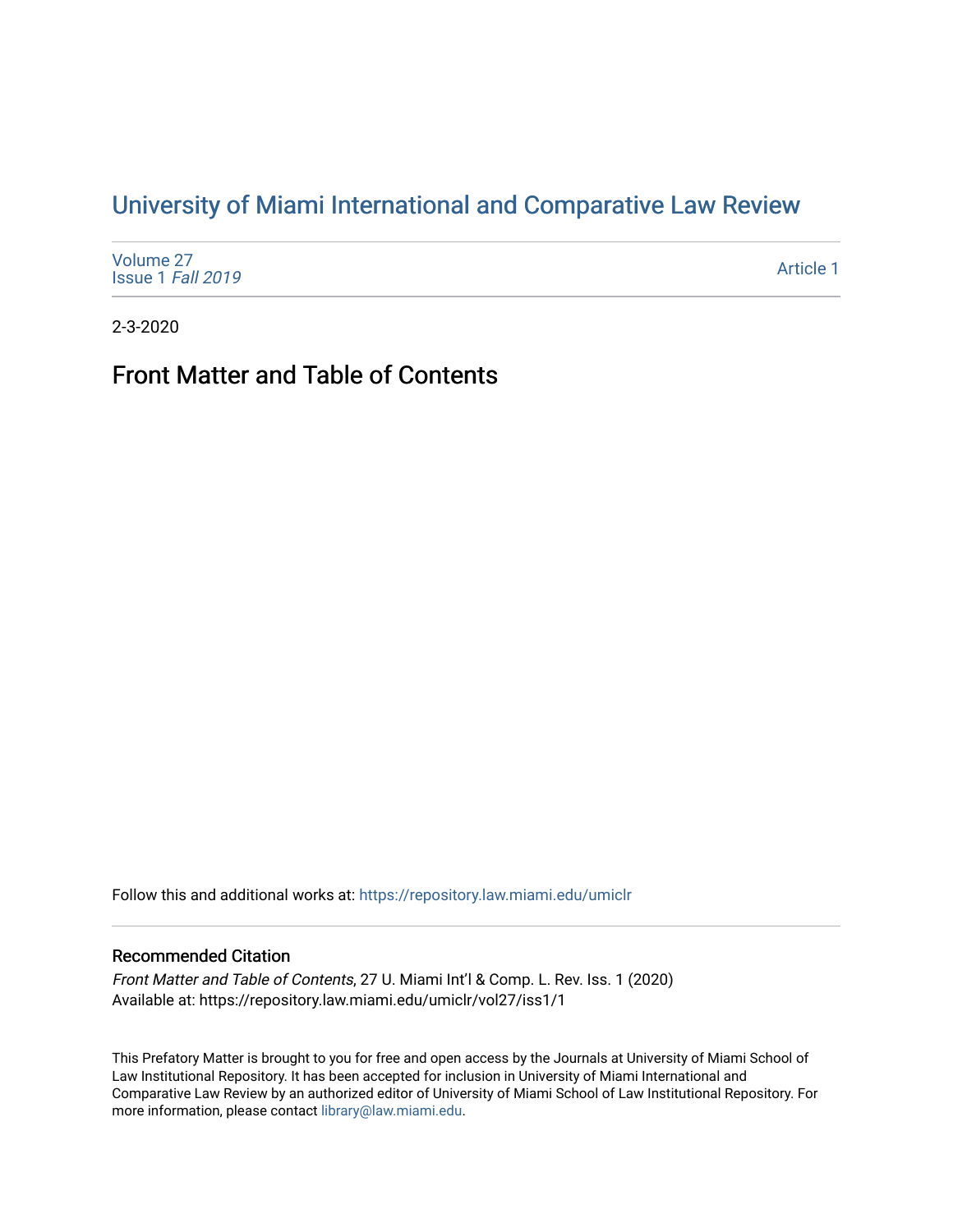## **UNIVERSITY OF MIAMI INTERNATIONAL AND COMPARATIVE LAW REVIEW**

## **VOLUME 27 ISSUE 1 FALL 2019**

#### **ARTICLES**

**I. PLURALISM, DEMOCRACY, AND THE CONFLICT WITHIN: CHALLENGING THE STATE'S NARRATIVE BY ARTISTIC FORMS OF PROTEST ..............................................................1** *Alexandra V. Orlova*

#### **II. POPULAR CONSULTATION AND REFERENDUM IN THE MAKING OF CONTEMPORARY CUBAN SOCIALIST DEMOCRACY PRACTICE AND CONSTITUTIONAL THEORY**

**.............................................................................................37**

*Larry Catá Backer, Flora Sapio*

- **III. ENVIRONMENTAL RACISM: HOW GOVERNMENTS ARE SYSTEMATICALLY POISONING INDIGENOUS COMMUNITIES & THE U.N.'S ROLE .....................................................................................131** *Maia Dombey*
- **IV. THEIR CHEESE HAS HOLES BUT THEIR GUN POLICY DOESN'T: A REVIEW OF THE SWISS GUN POLICY COMPARED TO THE UNITED STATES..................................................................................155**  *Nikolaos Manuel Hernandez*
- **V. REFORMING EXPANSIVE CRIME CONTROL & SENTENCING LEGISLATION IN AN ERA OF MASS INCARCERATION: A NATIONAL AND CROSS-NATIONAL STUDY ...........................174** *Rebecca Wasif*
- **VI. THE SHORTCOMINGS OF THE "PUBLIC CHARGE" DOCTRINE: WHY THE DHS FINAL RULE SHOULD BE ABANDONED AND WHY THE UNITED STATES SHOULD LOOK TO THE PROGRESSIVE IMMIGRATION POLICIES OF SWEDEN.................................................................................203** *Emily Demetree*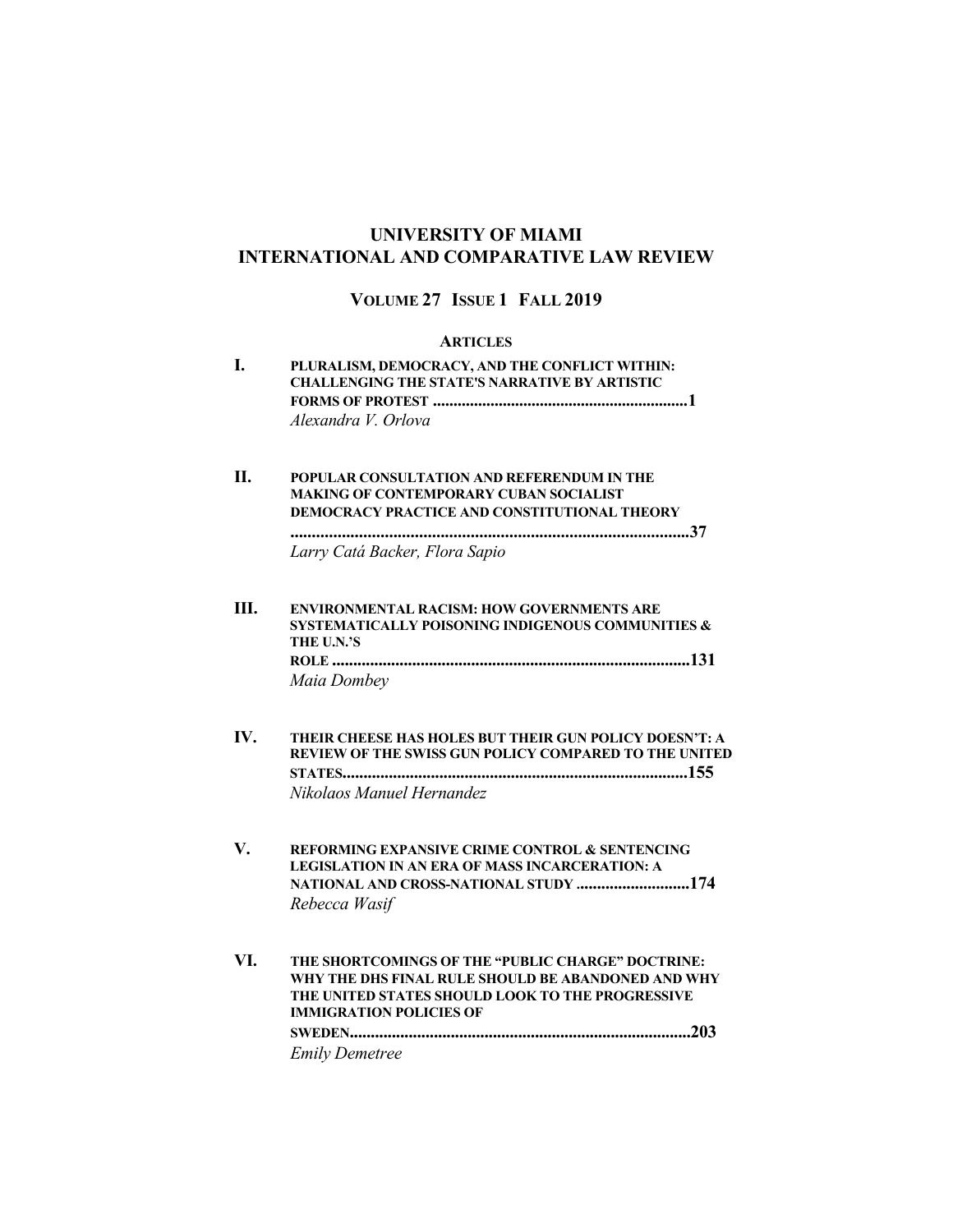#### **The University of Miami School of Law**

The *University of Miami International and Comparative Law Review* welcomes submission of articles of substantial legal merit and creativity authored by scholars and practitioners of private and public international law. The *University of Miami International and Comparative Law Review* was founded in 1991 and publishes twice a year by students at the University of Miami School of Law.

It is the policy of the University of Miami that no person within the jurisdiction thereof shall, on the basis of race, religion, color, sex, age, disability, sexual orientation, gender identity or expression, veteran status, or national origin, be excluded from participation in, be denied the benefits of, or be subjected to discrimination or harassment (including all forms of sexual harassment and sexual violence) under any program or activity of the University, regardless of whether such program or activity occurs on campus or off campus.

The *University of Miami International and Comparative Law Review* is available on Westlaw, Lexis, Hein Online, the University of Miami Institutional Repository website at http://repository.law.miami.edu/umiclr/, as well as on our organizational website at http://internationaland-comparative-law-review.law.miami.edu.

**SUBMISSIONS:** *University of Miami International and Comparative Law Review* invites the submission of unsolicited manuscripts and comments. All manuscripts should conform to the style set forth in the 20th Edition of *The Bluebook: A Uniform System of Citation*. Authors seeking publication in the *University of Miami International and Comparative Law Review* should submit manuscripts in Microsoft Word format electronically to umiclr@law.miami.edu or as otherwise provided at http://international-and-comparative-law-review.law.miami.edu/submissions/.

Although the *University of Miami International and Comparative Law Review* generally gives great deference to an author's work, the *Review* retains the right to determine the final published form of every article. Articles should have footnotes with citations that should conform to the 20th Edition of *The Bluebook: A Uniform System of Citation*. The *Review* assumes no responsibility for the return of any material. All articles represent the opinions of the noted authors and do not necessarily reflect the opinion of the editorial board.

**COPYRIGHT**: The copyright in the Journal shall be owned by the University of Miami as a collective work pursuant to the Copyright Act, 17 U.S.C. §§101 and 103 (b). The copyright in the Work shall be owned by the Author pursuant to the Copyright Act, 17 U.S. C. § 201 (c). This issue may be reproduced and distributed, in whole or in part, by nonprofit institutions for educational purposes, including distribution to students, provided that the copies are distributed at or below cost and that those copies identify the Author(s), the University of Miami International and Comparative Law Review, the volume, the number of the first page, and the year of publication.

Please address all editorial correspondence to:

University of Miami School of Law UM International & Comparative Law Review P.O. Box 248087 Coral Gables, Florida 33124 umiclr@law.miami.edu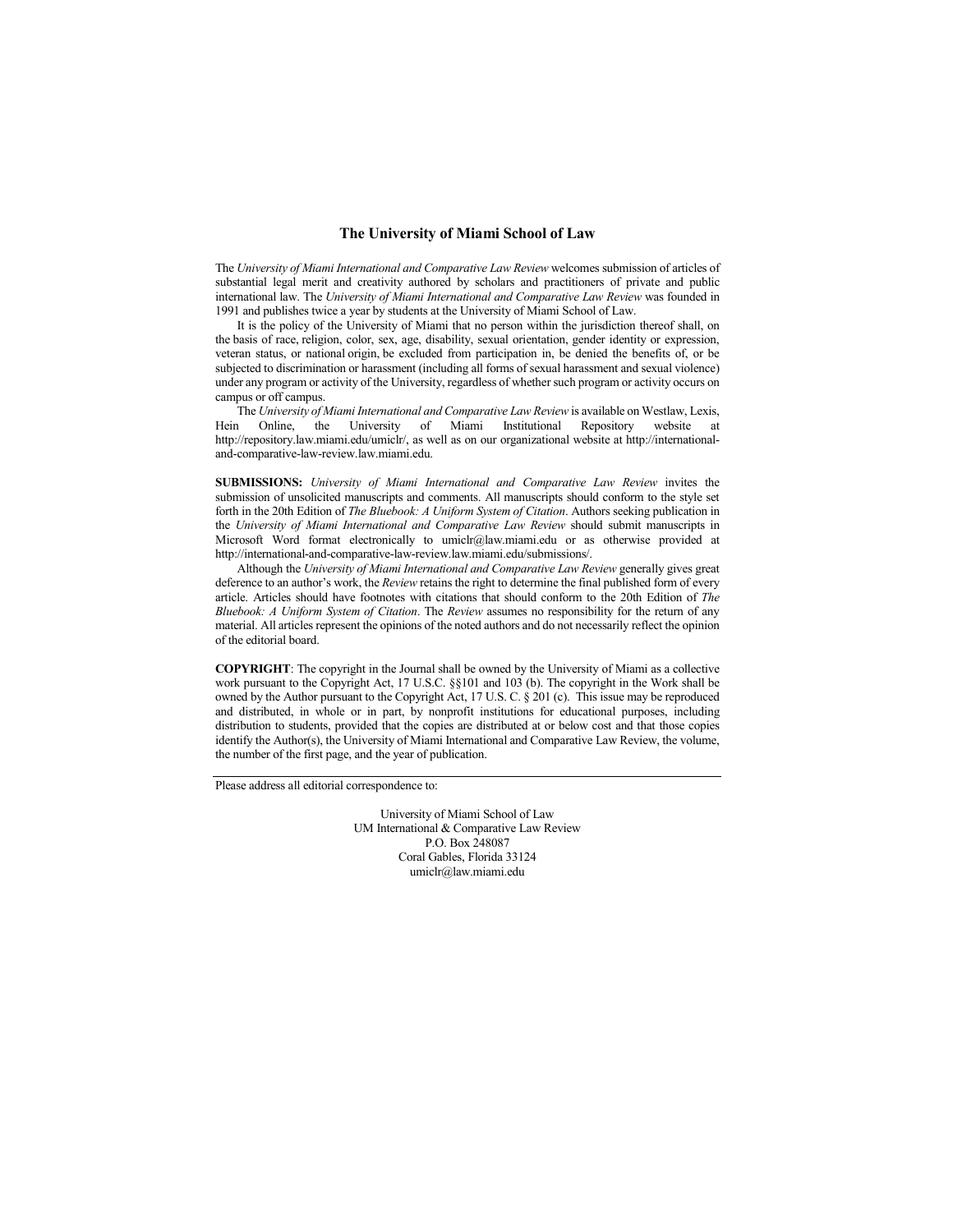# UNIVERSITY OF MIAMI SCHOOL OF LAW

# **ADMINISTRATION**

Julio Frenk*, M.D., M.P.H., Ph.D, President of the University*  Jeffrey Duerk*, Provost & Executive Vice President* Anthony E. Varona*, Dean & M.*  Minnette Massey, *Professor of Law*  James M. Bond*, Associate Dean, Finance and Budget* Andrew B. Dawson*, B.A., J.D., Vice Dean for Academic Affairs & Professor of Law*  Lili Levi*, A.B., J.D., Vice Dean for Intellectual Life, Dean's Distinguishd Scholar & Professor of Law* Raquel M. Matas*, B.A., J.D., Associate Dean for Administration & Counsel to the Dean*  Georgina Angones*, B.A., Assistant Dean, Law Development & Alumni Relations Marcelyn Cox, B.A., J.D., Assistant Dean, Career Development Office*

Stephanie Cox, B.A., Associate Dean, Office of External AffairsMichael L. Goodnight*, B.A., M.S., Associate Dean of Admissions & Enrollment Management* Marni B. Lennon*, B.A., Ms.Ed., J.D., Assistant Dean, Public Intere & Pro Bono; Director, HOPE Public Interest Resource Center; & Lecturer in Law* Greg Levy*, B.A., J.D., Associate Dean, Law Academic & Student Services and Strategic Initiatives Janet E. Stearns, B.A., J.D., Dean of Students & Lecturer in Law* Kele Stewart*, B.S., J.D., Associate Dean, Experiential Learning; Co-Director, Children and Youth Law Clinic; & Professor of Law* William P. VanderWyden, III*, B.A., M.Ed., J.D., Assistant Dea Professional Development*

### **FACULTY**

Anthony V. Alfieri*, A.B., J.D., Dean's Distinguished Scholar, Professor of Law, & Director, Center for Ethics & Public Service* Paula Arias*, J.D., Director, International Moot Court Program & Lecturer in Law Yasmina Assis, LL.M., J.D., Associate Director, International Graduate Law Programs & Lecturer in Law* Jill Barton*, B.J., B.A., M.S., J.D., Professor of Legal Writing & Lecturer in Law*

Ricardo J. Bascuas*, B.A., J.D., Professor of Law* Caroline Bettinger-López*, B.A., J.D., Professor of Law & Director, Human Rights Clinic William S. Blatt, A.B., J.D., Professor of Law* Caroline M. Bradley*, B.A. (Hons), LL.M., Dean's Distinguished Scholar & Professor of Law* Patricia A. Brown, *B.S.F.S., J.D., Director, Graduate Program in Taxation* Glenn R. Butterton*, A.B., M.A., Ph.D., J.D., Lecturer in Law*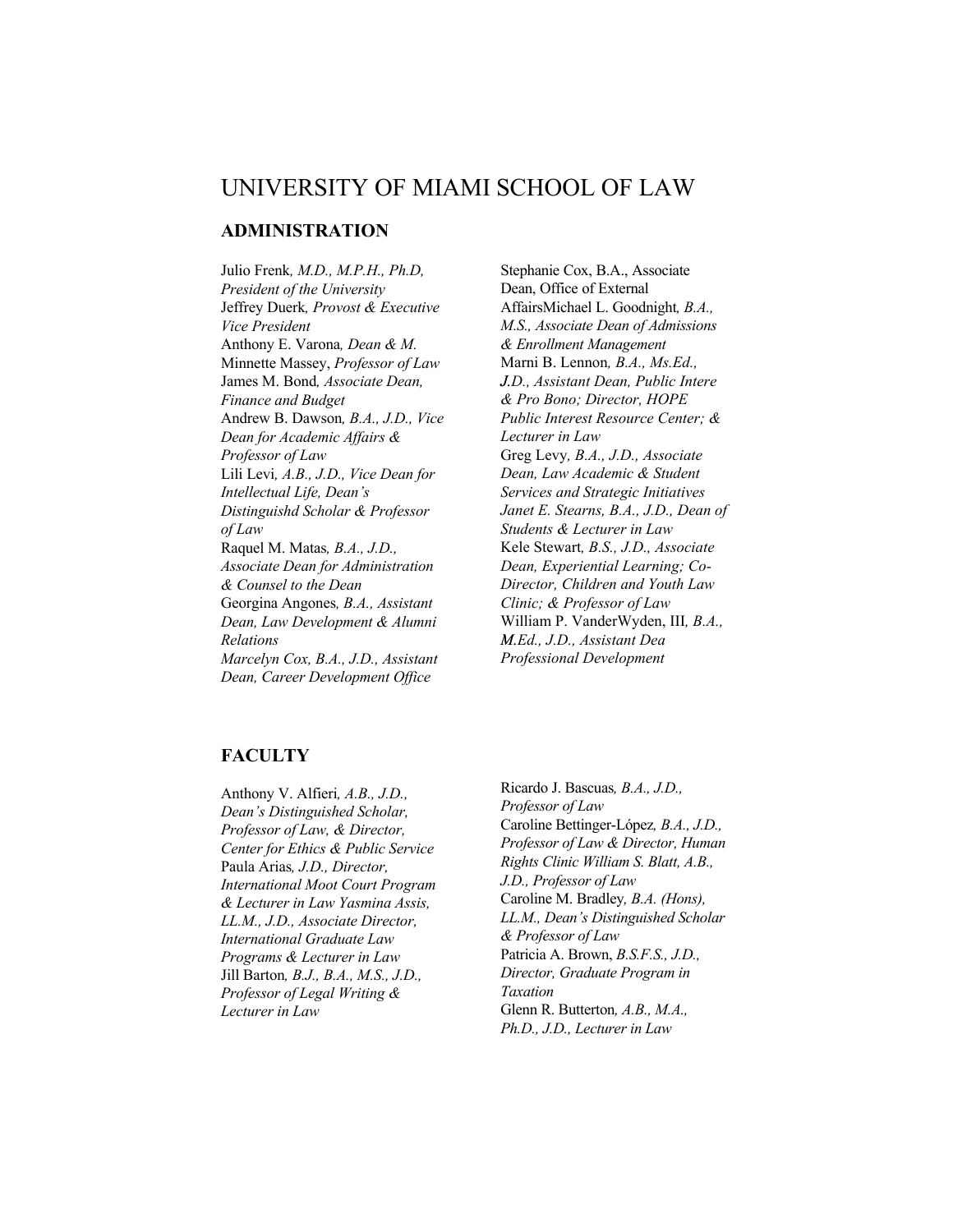Sergio J. Campos, *A.B., J.D., Professor of Law* Kathleen Claussen, *B.A., M.A., J.D., Associate Professor of Law* Donna K. Coker, *B.S.W., M.S.W., J.D., Dean's Distinguished Scholar & Professor of Law* Charlton Copeland, *B.A., M.A.R., J.D., Dean's Distinguished Scholar & Professor of Law* Caroline Mala Corbin, *B.A., J.D., Dean's Distinguished Scholar & Professor of Law* Christine Anne Darias Daniels, *B.A., J.D., Visiting Professor of Legal Writing & Lecturer in Law* Michele DeStefano, *B.A., J.D., Professor of Law & Executive Director, LawWithoutWalls* Scott A. Eichhorn*, B.S., J.D., Practitioner in Residence & Supervising Attorney, Investor Rights Clinic* Andrew Elmore*, B.A., J.D., Associate Professor of Law* Marc Fajer, *A.B., J.D., Professor of Law* Zanita E. Fenton, *A.B., J.D., Professor of Law* Harold A. Flegelman, *B.A., J.D., Director of the Graduate Program in Entertainment, Arts and Sports Law; Director of the Entertainment Law Track; Lecturer in Law* Mary Anne Franks, *B.A., M.Phil., Ph.D., J.D., Dean's Distinguished Scholar & Professor of Law* Sandra Friedrich, *J.D., LL.M., Director, White & Case International Arbitration LL.M. Graduate Program & Lecturer in Law*

Christina M. Frohock, *B.A., M.A., J.D, Professor of Legal Writing* A. Michael Froomkin, *B.A., M.Phil., J.D., Laurie Silvers and Mitchell Rubenstein Distinguished Professor of Law* Patrick O. Gudridge, *A.B., J.D., Professor of Law* Susan Haack, *B.A., M.A., B.Phil., Ph.D., Distinguished Professor in the Humanities, Cooper Senior Scholar in Arts and Sciences, Professor of Philosophy & Professor of Law* Stephen K. Halpert, *A.B., J.D., Professor of Law* Frances R. Hill, *B.A., M.A., Ph.D., J.D., LL.M., Dean's Distinguished Scholar for the Profession, Professor of Law* Elizabeth M. Iglesias, *B.A., J.D., Professor of Law* Jan L. Jacobowitz, *B.S., J.D., Director of the Professional Responsibility and Ethics Program & Lecturer in Law* Osamudia R. James, *B.A., J.D., LL.M., Dean's Distinguished Scholar & Professor of Law D.* Marvin Jones, *B.S., J.D., Professor of Law* Stanley I. Langbein, *A.B., J.D., Professor of Law* Robert Latham, *B.A., B.A., J.D., Clinical Instructor & Practitionerin-Residence, Children & Youth Law Clinic* Tamara Rice Lave, *B.A., M.A., Ph.D., J.D., Professor of Law* Romy Lerner, *B.A., J.D., Associate Director, Immigration Clinic & Lecturer in Law*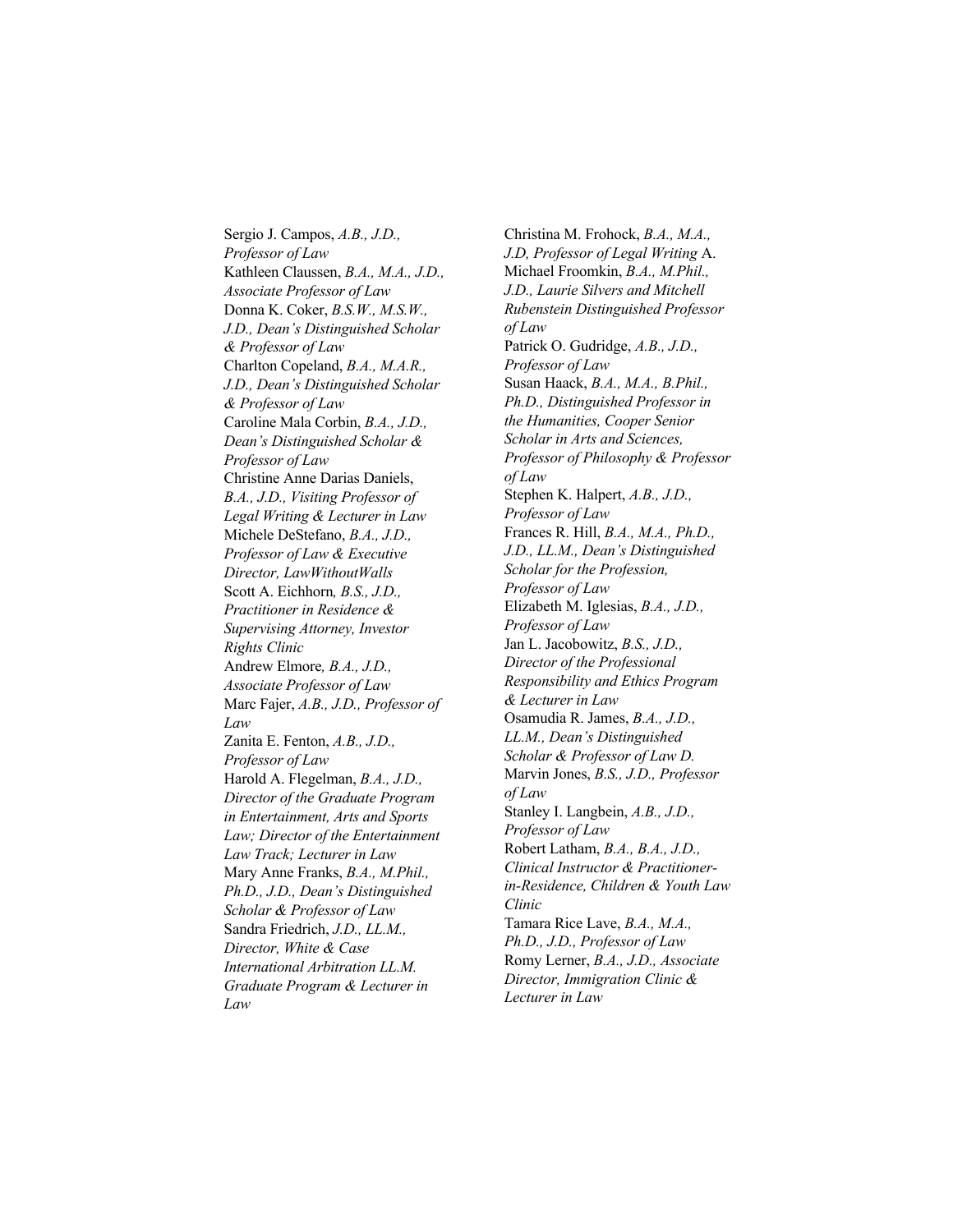Pam Lucken, *B.S., M.L.S., J.D., Lecturer in Law & Head of Reference, Law Library*  Martha R. Mahoney, *B.A., M.A., J.D., Dean's Distinguished Scholar & Professor of Law* John M. Newman, *B.A., J.D., Associate Professor of Law* JoNel Newman*, B.A., J.D., Director, Health Rights Clinic & Professor of Clinical Legal Education* Jessica Owley, *B.A. MLA, M.S., J.D., PhD., Professor of Law* Bernard H. Oxman, *A.B., J.D., Richard A. Hausler Endowed Chair & Professor of Law Kunal Parker, A.B., M.A., J.D., Ph.D., Dean's Distinguished Scholar & Professor of Law* Shara Kobetz Pelz, *B.A., J.D., Professor of Legal Writing & Lecturer in Law* Carmen Perez-Llorca, *J.D., LL.M., Director, International Graduate Law Programs & Lecturer in Law* Bernard P. Perlmutter, *B.A., J.D., Co-Director, Children and Youth Law Clinic & Professor of Clinical Legal Education* Ileana Porras, *B.A., M.Phil., J.D., Senior Lecturer* Alejandro Portes, *B.A., M.A., Ph.D., Professor of Sociology & Professor of Law* Daniel B. Ravicher, *B.S.C.E., J.D., Director, Larry Hoffman|Greenberg Traurig Startup Law Practicum & Lecturer in Law* Rodney P. Rawls, *B.S., J.D., LL.M., Associate Director, Academic Achievement Program & Lecturer in Law*

Thomas A. Robinson, *B.S., J.D., B.Litt., Professor of Law* Scott L. Rogers, *B.S., M.S., J.D., Director, Mindfulness in Law Program & Lecturer in Law* Laurence M. Rose, *B.A., J.D., Director, Litigation Skills* Robert E. Rosen, *A.B., M.A., J.D., Ph.D., Professor of Law* Andres Sawicki, *S.B., J.D., Professor of Law* Robin Schard, *B.A., M.L.S., J.D., Associate Director, Law Library & Lecturer in Law* Gabriel Scheffler, *A.B., J.D., Associate Professor of Law* Alex Schimel, *B.F.A., J.D., Associate Director, Academic Achievement Program & Lecturer in Law* K. Renee Schimkat, *B.A., J.D., Professor of Legal Writing & Lecturer in Law* Stephen J. Schnably, *A.B., J.D., Professor of Law* Rebecca Sharpless, *B.A., M.Phil., J.D., Professor of Law, Director, Immigration Clinic* Irwin P. Stotzky, *B.A., J.D., Professor of Law* Scott E. Sundby, *B.A., J.D., Professor of Law & Dean's Distinguished Scholar* Melissa Gibson Swain, *B.A., J.D., Associate Director, Health Rights Clinic & Clinical Instructor, Health Rights Clinic* Jessi Tamayo, *B.A., J.D., Director, Miami Street Law Program & Lecturer in Law Annette Torres, B.A., M.B.A., J.D., Professor of Legal Writing & Lecturer in Law*